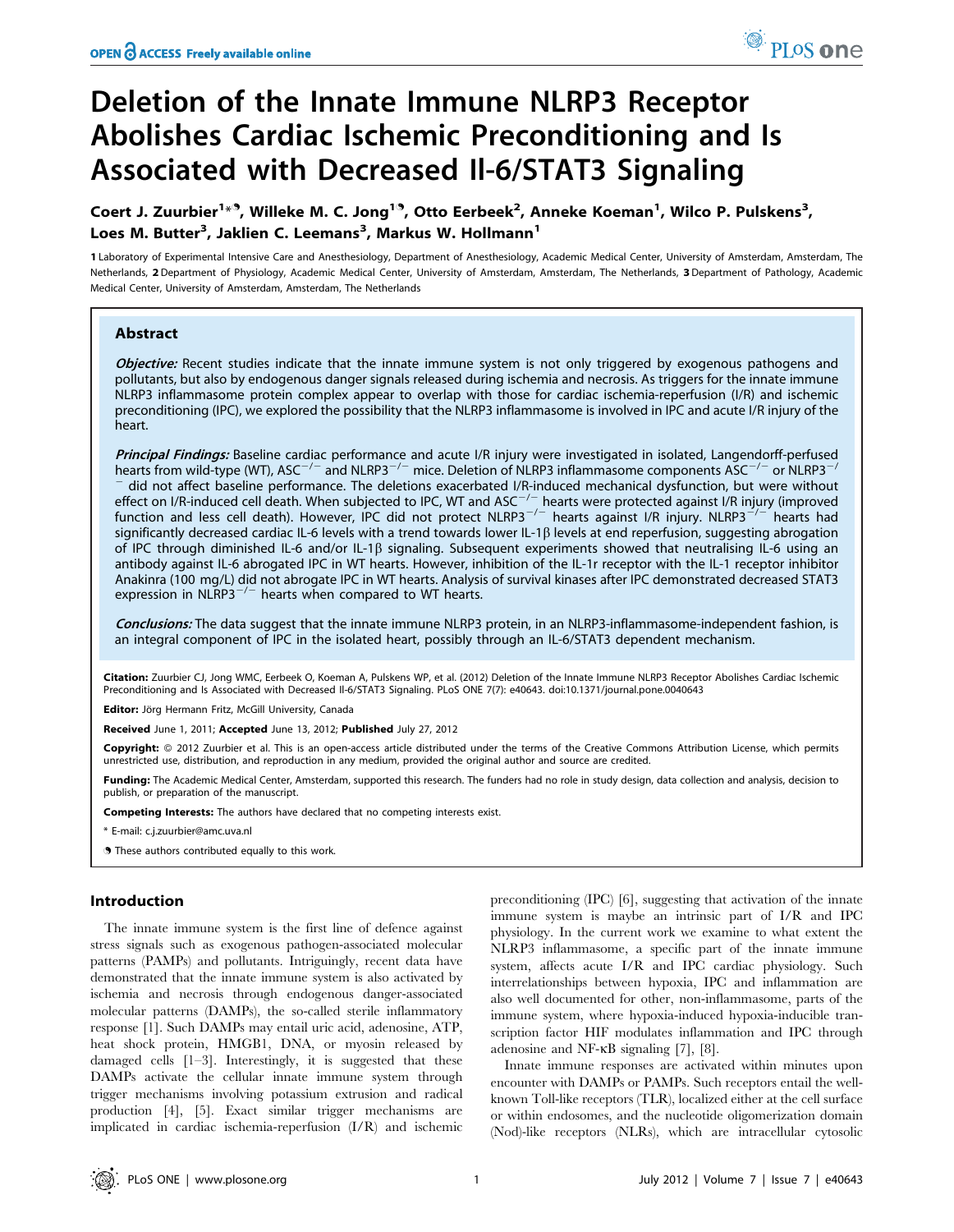sensors [9]. NLRP3 inflammasome, a member of the NLRs, is a multiprotein complex consisting of NLRP3, along with ASC (adapter apoptosis-associated speck-like protein containing a Cterminal CARD) and caspase-1 [10]. Upon assembly, caspase-1 is activated resulting in the processing and release of proinflammatory cytokines among which the interleukin  $IL-1\beta$  figures prominently [9].

The NLRP3 inflammasome is critically involved in the sterile inflammatory response as reported for e.g. monocytes and tumour cells [4], [10], [11]. In addition, it has recently been shown that NLRP3 deficiency protects animals against renal ischemic tubular necrosis [12]. Inflammation is also critically involved in myocardial I/R injury, with a prominent role for IL- $1\beta$  as an early mediator of inflammation [13], [14]. Our first goal is therefore to examine the role of the NLRP3 inflammasome in acute myocardial I/R injury, knowledge that is currently missing in the literature. Conversely, IL-1 $\beta$  can indirectly modulate IL-6 and TNF-alpha [15]. These inflammatory mediators may also be protective, because they are able to induce IPC [16], [17]. Moreover, mitochondrial signals [5], [6], [12] seem to mediate both activation of the NLPR3 inflammasome and IPC protective effects in relation to I/R injury. It therefore seems possible that NLRP3 inflammasome activation may interact with IPC. To our knowledge, no information is available whether the NLRP3 inflammasome is involved in IPC. Our second goal is therefore to examine the role of the NLRP3 inflammasome in cardiac IPC. Finally, although initial research has emphasized the importance of the formation of the multiprotein complex NLRP3 inflammasome for their inflammatory effects, suggesting that the individual components only exert its action through complex formation, very recent research has indicated complex (= inflammasome)-independent effects of the separate components [18], [19]. Because such information is currently lacking for cardiac I/R and IPC, we also addressed this question through comparison of NLRP3 gene and ASC gene knockout mice.

In this study we have investigated whether the NLRP3 inflammasome is involved in acute cardiac I/R injury and IPC, and whether specific inflammatory pathways that are affected by ablation of constituents (NLRP3 or ASC) of the assembled NLRP3 inflammasome are involved in observed changes in I/R and IPC.

#### Methods

#### Animals

 $C57BL/6J$  Nlrp $3^{-/-}$  and ASC<sup>-/-</sup> mice were originally obtained from dr RA Flavell (Yale University, New Haven, CT, USA), and described before [20]. Both genotypes were backcrossed with C57BL/6J background for at least 9 generations. The wild-type (WT) mice in the present study were all C57BL/6J obtained from Charles River. Experiments were performed with male mice only. Mice were fed a standard chow (CRM(E) diet, SDS, Witham, England) ad libitum and studied at 10–15 weeks of age. All experiments were approved by the animal ethics committee of the Academic Medical Center, Amsterdam, The Netherlands.

# Heart Perfusion

In vitro I/R protocol was performed as previously described with slight modifications [21], [22]. Mice were heparinized (15 IU) and anesthetized with Nembutal  $(80 \text{ mg kg}^{-1})$ . Following tracheotomy, the mice were mechanically ventilated and a thoracotomy performed. The hearts were cannulated in situ with perfusion started before excision of the heart. Hearts were Langendorffperfused at a constant flow (initial perfusion pressure 80 mm Hg) at 37°C with Krebs-Henseleit solution containing (mmol  $1^{-1}$ ) NaCl 118, KCl 4.7, CaCl<sub>2</sub> 2.25, MgSO<sub>4</sub> 1.2, NaHCO<sub>3</sub> 25, KH<sub>2</sub>PO<sub>4</sub> 1.2, EDTA 0.5 and glucose 11, gassed with 95%  $O_2/5\%$  CO<sub>2</sub>. The perfusate was in-line filtered by a  $0.45$ - $\mu$ m filter. End-diastolic pressure (EDP) was set at  $\sim$  4–8 mmHg using a water-filled polyethylene balloon inserted into the left ventricular (LV) cavity via the mitral valve. The hearts were continuously submerged in  $37^{\circ}$ C perfusate. LV developed pressure was calculated as the systolic pressure (Psys) minus EDP. The rate-pressure product (RPP, index of mechanical performance)) was the product of the developed LV pressure and the heart rate. Following 20 min stabilization of LV pressure, all hearts were subjected to 35 min of perfusion with or without IPC, followed by 35 min no-flow ischemia and 45 min reperfusion. During ischemia, the hearts were submerged in Krebs-Henseleit perfusate gassed with 95%  $N<sub>2</sub>/5%$  CO<sub>2</sub>. The IPC protocol consisted of 3 times 5 min ischemia followed by 5 min reperfusion for the first two times of 5 min I, and 10 min reperfusion following the last 5 min I, before the 35 min of I.

In the first series of experiments, six different groups of hearts  $(n=7 \text{ each})$  were studied consisting of WT,  $\text{ASC}^{-/-}$  and  $NLRP3^{-/-}$  genotypes, with each genotype subjected to either I/ R only or to I/R plus IPC.

In the second series of experiments, two groups were examined  $(n = 7$  each) to explore potential NLRP3 cytokine-related pathways in IPC. In the first group, WT hearts were continuously exposed from the start of the experiment to 100 mg/L Anakinra (Kineret, Biovitrum; an interleukin 1 receptor (IL-1 RA) inhibitor during IPC, to examine a possible role for IL-1 signaling in acute IPC. In the second group, WT hearts were continuously exposed from the start of the experiment to 50 ng/ml anti-mouse IL-6 antibody (R&D systems), to neutralize a possible role for IL-6 release and signalling in IPC.

At the end of these experiments, hearts were weighed and immediately homogenized in 1.5 ml homogenization medium (in mM: 250 sucrose, 20 Hepes (pH 7.4), 10 KCl, 1.5 MgCl<sub>2</sub>, 1 EDTA, 0.1 PMSF, 5 µg/ml leupeptin, 5 µg/ml aprotinin and 1 µg/ml pepstatin). Homogenates were frozen at  $-80^{\circ}$ C until further analysis for cytokines and mRNA expression levels.

Finally, in a third series of experiments, two additional groups  $(n = 4$  each) were studied, to examine whether IPC in NLRP3<sup>-</sup> hearts was associated with alterations in well-known cardioprotective survival pathways. To this end, isolated hearts from WT and  $NLRPS^{-/-}$  animals were subjected to IPC and global animals were subjected to IPC and global ischemia as described above. At 5 min reperfusion hearts were immediately freeze-clamped and stored at  $-80^{\circ}$ C until further analysis of survival kinases.

# Lactate Dehydrogenase Enzyme Activity in Effluent

During the reperfusion period the effluent was collected at 5, 10, 15, 30 and 45 min of reperfusion and immediately frozen at  $-80^{\circ}$ C. Lactate dehydrogenase (LDH) activity was determined using standard spectrophotometric analysis at 340 nm [23]. LDH release is used as index of necrosis, as other studies have shown a good correlation between LDH release and TTC staining [24,25].

#### Cytokine Determination in Hearts

Homogenate was treated with 0.5% Triton X-100 for 10 min, centrifuged at 10,000 g for 1 min and supernatant was used for further analysis. Cytokines were determined in the supernatant by ELISA: TNF- $\alpha$  (Quantikine Mouse TNF- $\alpha$ , R&D systems), IL-1 $\beta$ (Quintikine Mouse IL-1b, R&D systems) and IL-6 (Duoset Mouse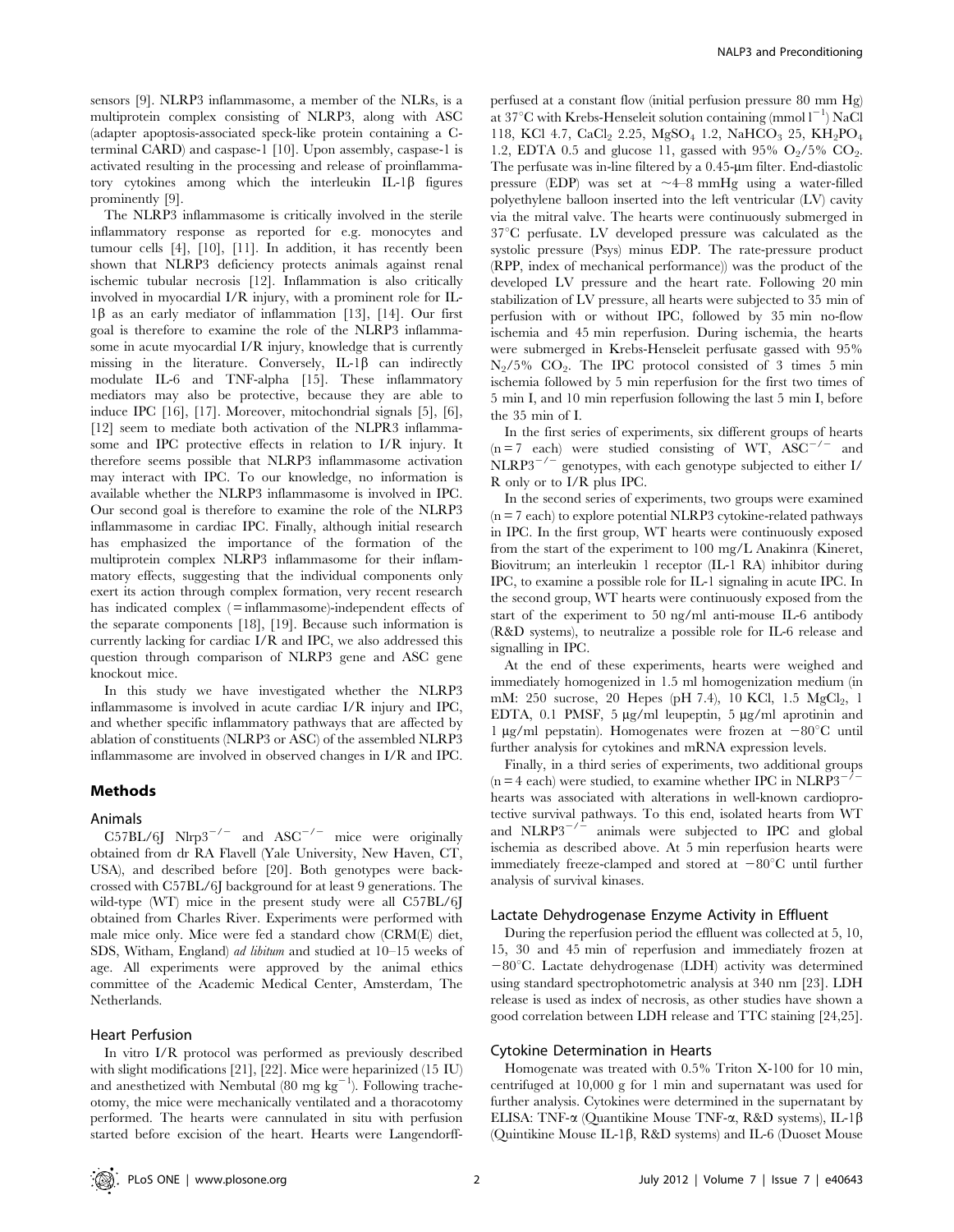|               | <b>Table 1:</b> Thysiological characteristics of Earlychaolic perfused ficarts of what type (WT), NSC<br><b>UIKITU IN</b><br> |               |              |                |                               |  |
|---------------|-------------------------------------------------------------------------------------------------------------------------------|---------------|--------------|----------------|-------------------------------|--|
|               | Flow $(ml/min/q)$                                                                                                             | EDP (mm Hq)   | Psys (mm Hq) | HR (beats/min) | RPP $(10^3 \text{ mmHg/min})$ |  |
| <b>WT</b>     | $14.4 \pm 0.7$                                                                                                                | $6.1 \pm 0.5$ | $118 + 2$    | $376 \pm 11$   | $42.0 \pm 1.6$                |  |
| $ASC-/-$      | $14.3 \pm 1.4$                                                                                                                | $5.7 \pm 0.4$ | $119 + 4$    | $370 \pm 14$   | $42.3 \pm 2.4$                |  |
| $NLRP3^{-/-}$ | $13.8 \pm 1.6$                                                                                                                | $6.4 \pm 0.6$ | $117 + 3$    | $359 + 9$      | $39.7 \pm 1.5$                |  |

**Table 1.** Physiological characteristics of Langendorff-perfused hearts of wild-type (WT), ASC<sup>-/-</sup> and NLRP3<sup>-/-</sup> mice.

Values are given as (mean ± SEM). EDP: end-diastolic pressure; Psys: peak systolic pressure; HR: heart rate; RPP: rate-pressure-product. doi:10.1371/journal.pone.0040643.t001

IL-6, R&D systems). Results are normalized to protein content determined by the Bradford method.

#### HMGB1 mRNA Expression Analysis in Hearts

Homogenate was treated with 0.5% Triton X-100 for 10 min, centrifuged at 10,000 g for 1 min and supernatant was used for further analysis. Total RNA was extracted from heart tissue with Trizol reagent (Invitrogen) according to the manufacturer's protocol. All RNA samples were quantified by spectrophotometry and stored at  $-80^{\circ}$ C until processed for reverse transcription. RNA was converted to cDNA by using oligo-dT as primer. High mobility group box (HMGB)1 mRNA expression was analyzed by RT-PCR performed on a Roche light cycler with SYBR green



Figure 1. Ablation of NLRP3, but not ASC, abrogated IPC protective effects on cardiac function following I/R. Effect of ASC and NLRP3 gene ablation on cardiac mechanical performance following acute I/R with or without preceding IPC in isolated perfused mouse hearts. (A) End-diastolic pressure (EDP) measured at end reperfusion for the different groups; (B) % Rate-pressure product (RPP) determined at end reperfusion and normalized to baseline, pre-ischemic, values for the different groups. Black bars denote I/R groups, white bars reflect IPC + I/ R groups. (n = 7 for all groups). Mean  $\pm$  SEM, \* P < 0.05 vs. I/R in WT,  $#$ P<0.05 IPC+I/R vs. I/R similar group (ANOVA). doi:10.1371/journal.pone.0040643.g001

PCR master mix. Specific gene expression was normalized to mouse peptidylpropyl isomerase A (PPIA) gene expression. SYBR green dye intensity was analyzed with linear regression analysis. Primer sequences (Biolegio) were as follows: PPIA forward primer, 5'-tgccagggtggtgactttac; reverse primer, 5'-gatgccaggacctgtatgct; HMGB1 forward primer, 5'-gagagatgtggaacaacactgc; reverse primer, 5'-ctgtaggcagcaatatccttctc.

#### Survival Kinases in Preconditioned, Reperfused Hearts

Total heart homogenate was obtained by grinding a snap-frozen heart in liquid nitrogen into powder, followed by homogenization on ice in 1.5 ml homogenate buffer (in mM: 20 Hepes (pH 7.4), 70 NaCl, 2.5 MgCl<sub>2</sub>, 1 EDTA, 0.1 PMSF, 0.5% Triton, 0.1 PMSF, 5  $\mu$ g/ml leupeptin, 5  $\mu$ g/ml aprotinin, 1  $\mu$ g/ml pepstatin and phosphatase inhibitors. The homogenate was kept on ice for 60 min with intermittent vortex mixing. Finally, the mixture was homogenized again on ice, and stored at  $-80^{\circ}$ C. Equal amounts of homogenate protein were electrophoresed on a precast gels (4– 12% Bis-Tris, Criterion XT, Bio-Rad), and transferred to an Immobilon-FL Membrane (Type PVDF, pore size 0.45µm, Millipore). The membranes were blocked with ready to use blocking buffer (#927-40000, Li-Cor) for 1 hour. To detect phosphorylated proteins, the membranes were incubated at  $4^{\circ}C$ overnight with antibodies against pSTAT3 (Tyr 705) (1:500; Cell Signaling), pAMPKa (1:2500; Cell Signaling), p-p44/42 MAP kinase (1:5000; Cell Signaling) and pPKCe (1:2500; Bio connect).

LDH release



Figure 2. Ablation of NLRP3, but not ASC, abrogated IPC protective effects on cardiac I/R-induced cell death. Effects of ASC and NLRP3 gene ablation on cell death (LDH enzyme release) after I/R with or without preceding IPC. Accumulative LDH release during 45 min reperfusion is given for the different groups. Black bars denote I/R groups, white bars reflect IPC + I/R groups. (n = 7 for all groups). Mean  $\pm$  SEM, \* P<0.05 vs. I/R in WT,  $#$  P<0.05 IPC+I/R vs. I/R similar group (ANOVA).

doi:10.1371/journal.pone.0040643.g002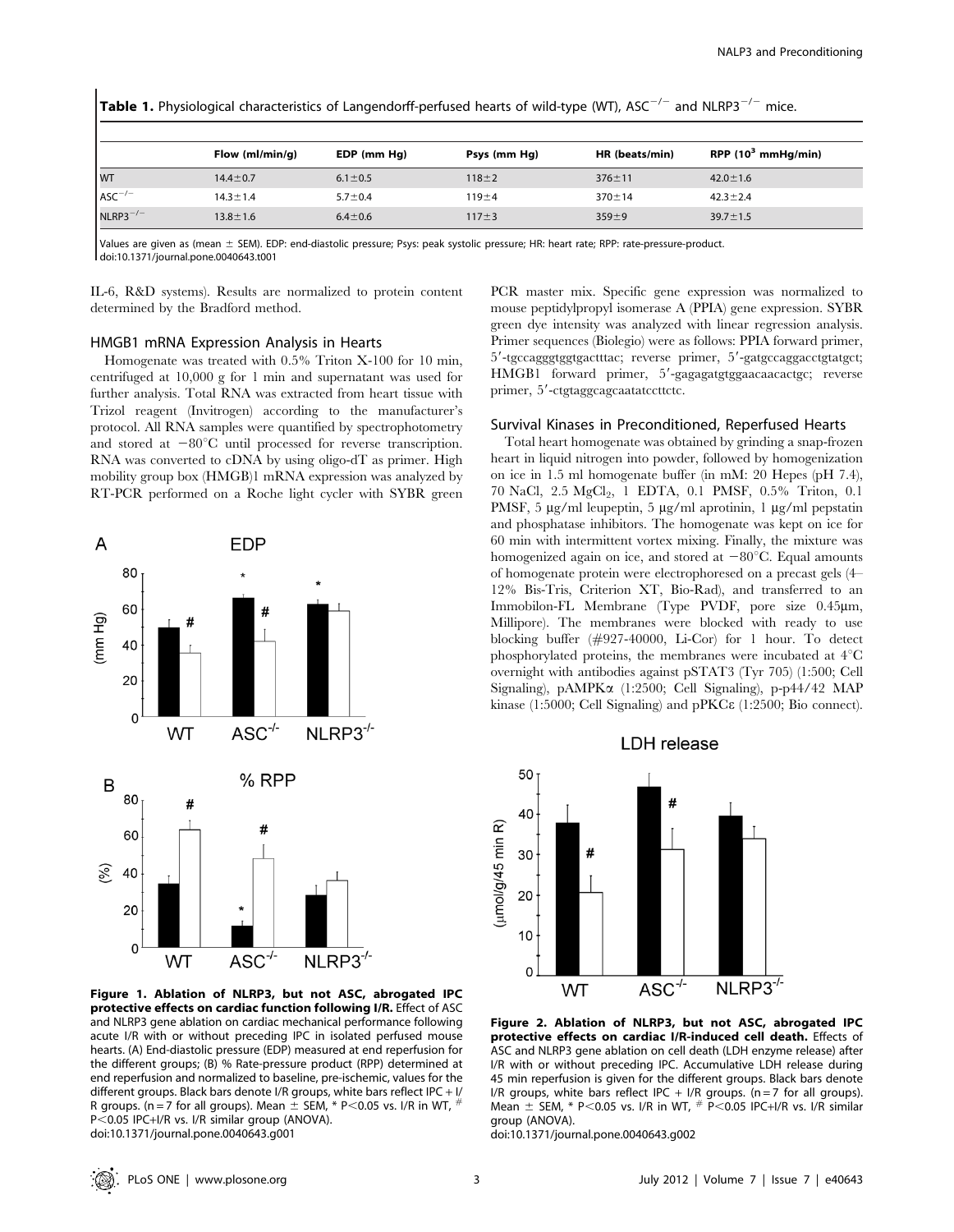To detect total proteins, the membranes were incubated at  $4^{\circ}$ C overnight with antibodies against STAT3 (1:1000; Cell Signaling), AMPKa (1:5000; Cell Signaling), p44/42 MAP kinase (1:10000; Cell Signaling), against PKCe (1:5000; Bio connect), and against  $\alpha$ -tubulin (1:20000; Sigma). After washing 3× with PBS with 0.1% Tween 20, membranes were incubated for 1 hour with secondary antibodies labelled with IRDye infrared dyes. Following washing, membranes were analyzed with the Odyssey Infrared Imaging System (Li-Cor). Densities of survival proteins were normalized to the density of  $\alpha$ -tubulin.

**Statistical analysis.** Data are presented as means  $\pm$  SE. Data were analyzed ANOVA followed by Fisher's post hoc tests. Values of  $P<0.05$  were considered to be statistically significant.

#### Results

Genetic manipulations of the NLRP3 inflammasome components were without effect on baseline cardiac physiological parameters of the isolated heart (table 1). No differences in the RPP or flow were found in the conglomerate of HR and peak developed LV pressure, indicating that basal work performed by the hearts was not affected by deletion of the NLRP3 or ASC component of the NLRP3 inflammasome.



Figure 3. Reduced IL-6 cytokine levels in reperfused NLRP3 $^{-/2}$ **hearts.** Myocardial cytokine levels at end reperfusion for wild-type (WT), ASC<sup> $-/-$ </sup> and NLRP3<sup> $-/-$ </sup> hearts subjected to I/R with or without IPC.  $^{-}$  and NLRP3<sup>-/-</sup> hearts subjected to I/R with or without IPC. IL-6 (A), TNF- $\alpha$  (B) and IL-1 $\beta$  (C) are given. Black bars denote I/R groups, white bars reflect IPC + I/R groups. (n = 7 for all groups). Mean  $\pm$  SEM,  $^{\circ}$  $P<0.05$  vs. I/R in WT (ANOVA). doi:10.1371/journal.pone.0040643.g003



Figure 4. Neutralizing IL-6, but not inhibition of IL-1r receptor, prevented IPC protection in wild-type hearts. Effect of inhibition of IL-1R receptor and neutralization of IL-6 on cardioprotective effect of IPC in WT hearts. IPC protective effects were evaluated for EDP (A), RPP (B) and LDH release during reperfusion (C). ( $n = 7$  for all groups). Mean  $\pm$  SEM, \* P<0.05 WT+I/R+IPC+inhibition vs. WT+I/R (ANOVA). doi:10.1371/journal.pone.0040643.g004

To evaluate I/R-induced lethal injury, we examined three classical parameters for lethal injury, i.e. contracture  $( = EDP \text{ of } )$ the heart), mechanical performance  $( = RPP)$  and cell death (release of the enzym lactate dehydrogenase in the effluent). The I/R intervention resulted in  $50 \pm 4$  mm Hg EDP (Fig. 1A) and  $35\pm4$  % recovery of the RPP (Fig. 1B) in WT hearts at the end of 45 min reperfusion. To examine whether NLRP3 inflammasome components ASC and NLRP3 affected I/R-induced mechanical dysfunction, ASC<sup> $-/-$ </sup> and NLRP3<sup> $-/-$ </sup> hearts were also subjected to I/R and compared to WT hearts.  $\text{ASC}^{-/-}$  hearts showed increased I/R injury on these functional cardiac parameters as compared to WT hearts: EDP was increased to  $66\pm2$  mm Hg, and RPP recovery decreased to  $12\pm3\%$ . The NLRP3<sup>-/-</sup> hearts only demonstrated increased I/R-induced contracture  $(63±3 \text{ mmHg})$  as compared to WT hearts, without affecting RPP recovery. We conclude that both the ASC and NLRP3 component of the NLRP3 inflammasome complex contribute to improved heart function immediately following an I/R insult.

Next we examined whether the NLRP3 components affected the IPC-protective effects on mechanical function following I/R as observed in WT hearts (Fig. 1A and 1B). IPC significantly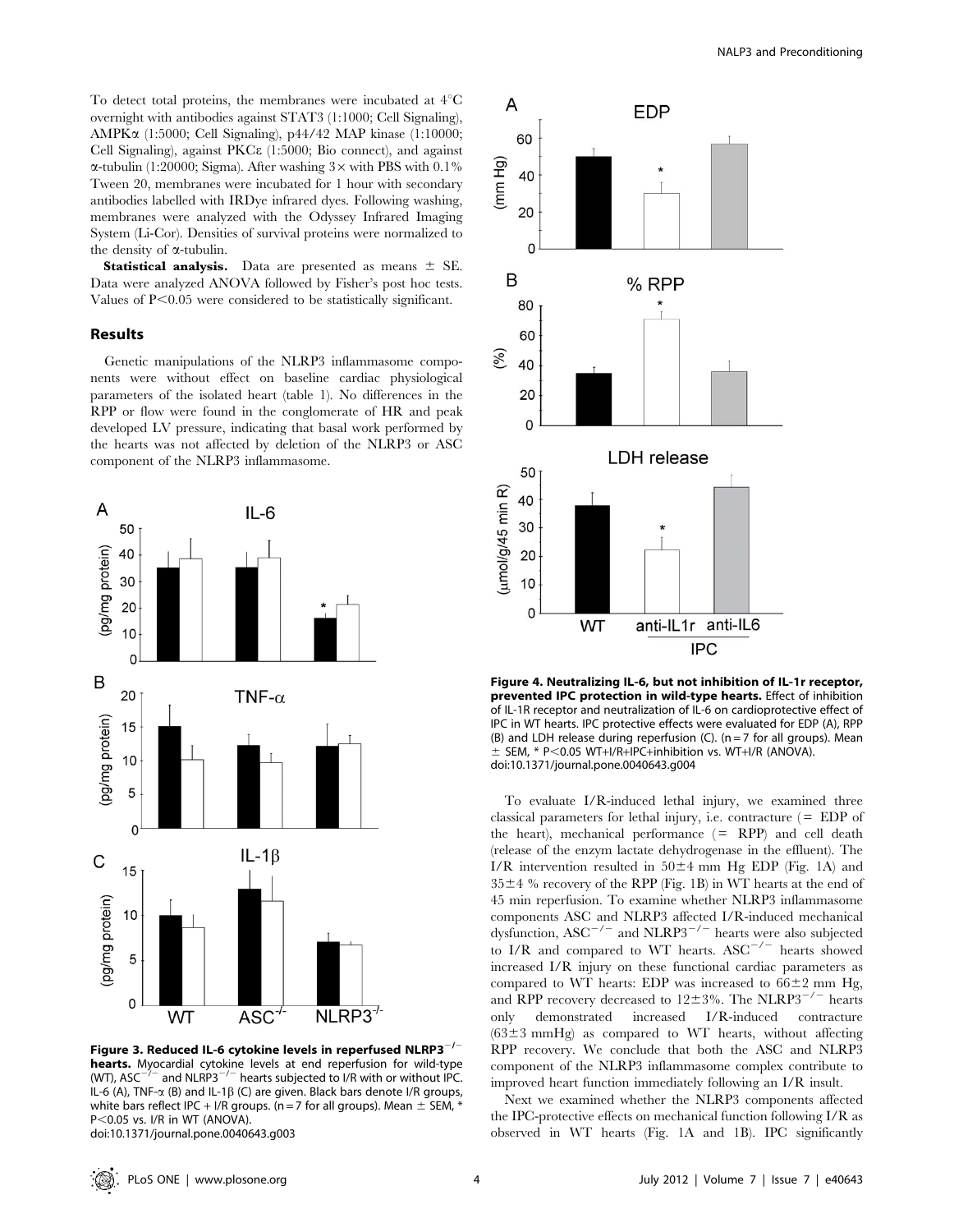

Figure 5. Unaltered HMGB1 mRNA levels. Myocardial HMGB1 mRNA levels at end reperfusion for wild-type (WT),  $ASC^{-/-}$  and  $NLRP3^{-/-}$  hearts subjected to ischemia-reperfusion with or without IPC. Black bars denote I/R groups, white bars reflect IPC + I/R groups. (n = 7 for all groups). Mean  $\pm$  SEM,  $*$  P $<$ 0.05 vs. I/R in WT (ANOVA). doi:10.1371/journal.pone.0040643.g005

improved cardiac function following I/R in WT hearts, as demonstrated by diminished EDP and improved RPP recovery at end reperfusion. IPC was similarly effective in  $\text{ASC}^{-/-}$  hearts as in WT hearts, improving both EDP and RPP. Surprisingly, IPC was without effect on these parameters for the  $NLRP3^{-/-}$  hearts, indicating disrupted IPC signaling in these hearts. These data thus demonstrated that the NLRP3 component of the NLRP3 inflammasome is necessary for IPC protective effects on heart function, whereas the ASC component is not.

Subsequently, we examined whether the inflammasome components affected I/R and IPC effects on cardiac cell death. LDH release during reperfusion was used as index of cell death (Fig. 2). Thirty-five minutes of ischemia resulted in a large release of LDH during reperfusion for WT hearts. A similar release of LDH was observed for  $\text{ASC}^{-/-}$  and  $\text{NLR}P3^{-/-}$  hearts, indicating that deletion of these NLRP3 inflammasome components does not affect acute cell death induced by I/R. IPC significantly reduced LDH release in WT (-45%) and in ASC<sup>-7-</sup> (-33%) hearts. However, IPC had no effect on LDH release in  $NLRP3^{-/2}$ hearts. Thus, although both ASC and NLRP3 protein do not affect I/R-induced cell death, the NLRP3 protein is necessary for IPC protective effects on cardiac cell death.

Cytokines may be considered as inducers of IPC, in that small increases in cytokines can activate cardiac intrinsic mechanisms against I/R injury. To examine whether reduced cytokine levels were associated with the reduced IPC in  $NLRP3^{-/-}$  hearts, cytokine levels were determined in the reperfused WT,  $\text{ASC}^{-1}$ and  $NLRP3^{-/-}$  - heart (Figure 3). Deletion of the ASC component had no effect on myocardial tissue levels of IL-6 (Fig. 3A), TNF- $\alpha$  (Fig. 3B) or IL-1 $\beta$  (Fig. 3C). Deletion of NLRP3 resulted in significantly decreased myocardial IL-6 levels and in a non-significant trend in decreased IL-1 $\beta$  levels. Ischemic preconditioning was without significant effects on any of the cytokine levels in the reperfused heart, despite a non-significant trend for decreased TNF-a levels in WT hearts. These data therefore show associations between reduced IPC and reduced cardiac IL-6 and IL-1β levels in NLRP3<sup>-/-</sup> hearts.

To explore whether the observed directional decreased IL-1 $\beta$ and IL-6 levels in the NLRP3<sup> $-/-$ </sup> hearts may explain the IPC abrogation in NLRP3<sup> $-/-$ </sup> hearts, IPC was studied in WT hearts

during inhibition of these pathways. To inhibit IL-1 $\beta$  signaling, the IL-1 $\beta$  membrane receptor IL-1R was inhibited through continuous perfusion with the IL-1RA Anakinra. However, IPC was still effective during IL-1R inhibition, neglecting an effect of IL-1R signaling in acute cardiac IPC. IPC + Anakinra decreased EDP (Fig. 4A), improved RPP recovery (Fig. 4B) and decreased LDH release during reperfusion (Fig. 4C) in WT hearts vs. I/R-only WT hearts.

To inhibit IL-6 signaling in WT hearts, IL-6 was neutralized through continuous perfusion with the anti-IL-6 antibody throughout the experiment. This treatment abrogated IPC: no improvement in EDP, RPP recovery or LDH release was observed (Fig. 4). The data demonstrate that IL-6 signaling is mandatory in IPC, and raise the possibility that diminished IL-6 signaling abrogates IPC in NLRP3<sup> $-/-$ </sup> hearts.

To further explore the possible cellular mechanisms of diminished IPC in NLRP3<sup> $-/-$ </sup> hearts, we determined HMGB1 mRNA levels in reperfused hearts. HMGB1 was reported as a preconditioning stimulus and was released in an inflammasomedependent fashion [26]. However, no differences in HMBG1 mRNA levels in the reperfused hearts were observed between groups (Fig. 5), negating a role for HMGB1 in the attenuated IPC response in  $NLRP3^{-/-}$  hearts.

Finally, in a separate series of experiments we examined several survival kinases that have been associated with cardioprotection by IPC (Fig. 6). No differences in phosphorylation status of any of the survival kinases between preconditioned WT and NLRP3<sup>-/-</sup> hearts at 5 min reperfusion were observed. There was a small increase in AMPK expression in NLRP3<sup> $-/-$ </sup> hearts versus WT hearts. The largest effect of NLRP3 gene knockout was however the diminished amount of STAT3 protein expression in preconditioned hearts, as compared to WT preconditioned hearts. The diminished STAT3 content, together with the reduced IL-6 content, suggest that the cardioprotective IL-6/STAT3 signaling pathway is reduced in the NLRP3<sup> $-/-$ </sup> hearts.

#### **Discussion**

In this study we have demonstrated that the intracellular innate immunity NLRP3 component of the NLRP3 inflammasome is a required component of IPC in the heart. This role of NLRP3 in cardiac IPC is independent of the activation of the NLRP3 inflammasome, because ablation of the ASC-component of the NLRP3 inflammasome was without effects on IPC. In addition, our data suggest that the NLRP3-mediated cardioprotection is not transduced through extracellular IL-1 $\beta$  signaling, the cytokine that is most frequently associated with the NLRP3 inflammasome, but most likely through extracellular IL-6 signaling. Finally, the abolished IPC potential of NLRP3<sup> $-/-$ </sup> hearts was associated with a small increase in AMPK protein expression and a diminished expression of the survival kinase STAT3 in reperfused hearts.

The innate immune system consists of so-called pathogen recognition receptors that can be grouped in TLRs and NLRs [7]. Several studies have clearly demonstrated a role for TLRs in cardiac I/R injury, by showing that TLR deficiency resulted in diminished I/R injury [27]. However, a possible role for TLR in IPC has received much less attention. Only recently it has been shown that myocardial IPC requires TLR2 (but not TLR4) [28]. Our study shows for the first time that myocardial IPC also requires NLR. In contrast to TLR ablation, ASC or NLRP3 ablation did not result in diminished acute I/R-induced cell death. Cardiac functional recovery (RPP) was even partly decreased with ASC or NLRP3 ablation, suggesting divergent effects of the NLR constituents versus the TLR constituents of the innate immune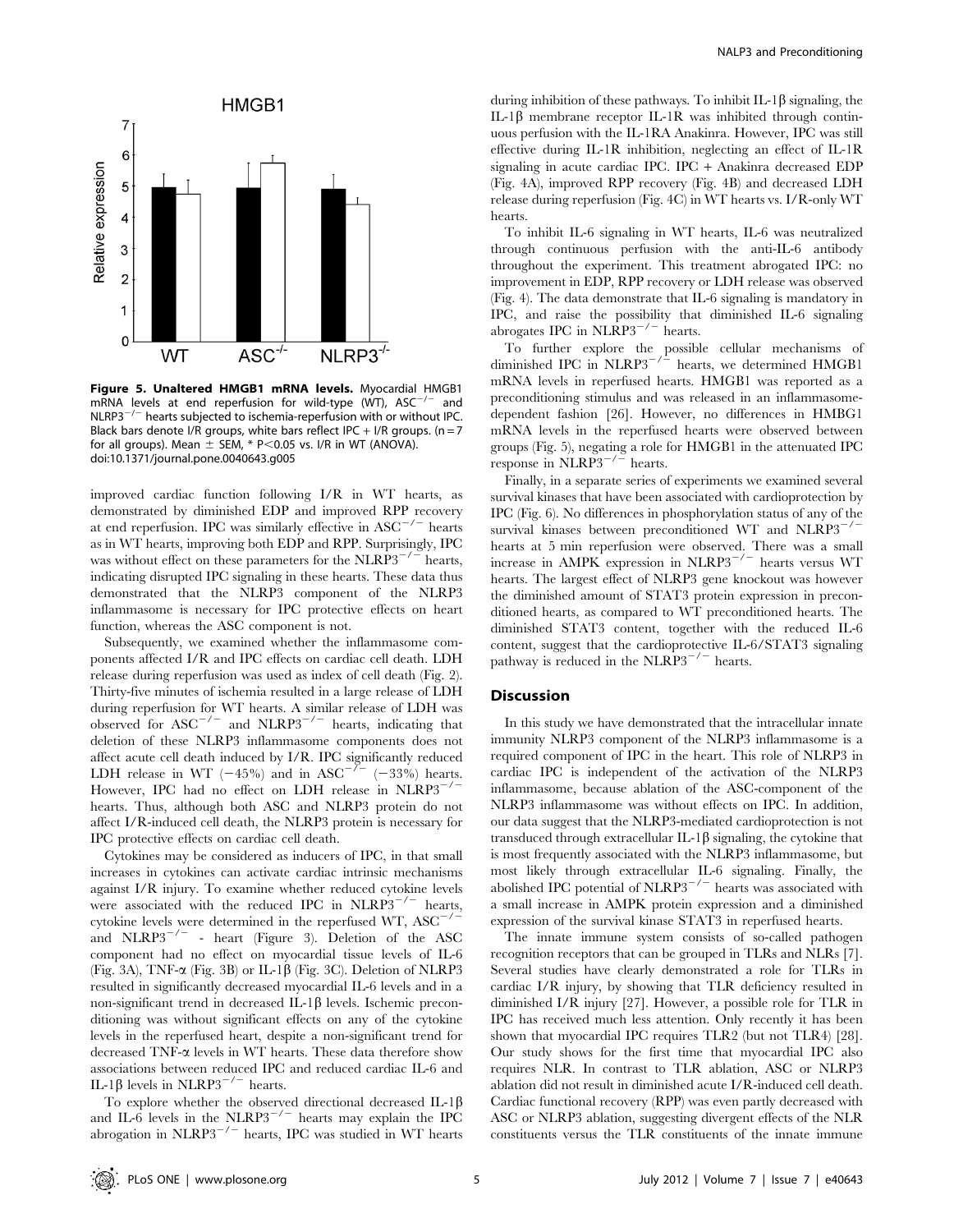

Figure 6. Decreased STAT3 and increased AMPK protein levels in NLRP3<sup>-/-</sup> hearts. Effect of NLRP3 gene ablation on survival kinases and their phosphorylation status in preconditioned hearts analyzed at 5 min reperfusion following 35 min ischemia. PKC-e (A), ERK (C), AMPK (E) and STAT3 (G), and their phosphorylation status (B, D, F, and H, respectively) are shown (n = 4 hearts per genotype). Mean  $\pm$  SEM, \*P<0.05 WT vs.  $NLRP3^{-/-}$ doi:10.1371/journal.pone.0040643.g006

pathway on cardiac I/R injury. However, our finding that NLRP3 is required for IPC cardioprotective effects is similar to the observation that TLR2 is needed for IPC [25]. Interestingly, only ablation of the NLRP3-component of NLRP3 inflammasome abrogated IPC, whereas ablation of the ASC-component of the NLRP3 inflammasome was without effect on IPC. It thus seems that it is a NLRP3 inflammasome-independent mechanism that is involved in cardiac IPC. Other recent reports [18], [19] support our observation that NLRP3 and ASC, both being crucial components of the so-called NLRP3 inflammasome protein complex, may affect cellular biology through inflammasomeindependent mechanisms.

The significant decrease in IL-6 levels, which we have found in our NLRP3<sup> $-/-$ </sup> hearts, suggests IL-6 production to be, at least partly, regulated by NLRP3. We are unaware of other studies that have reported on IL-6 being dependent on NLRP3. As IL-18 was reported to induce IL-6 production, it is possible that diminished IL-18 in the NLRP3<sup> $-/-$ </sup> hearts mediated the lower IL-6 content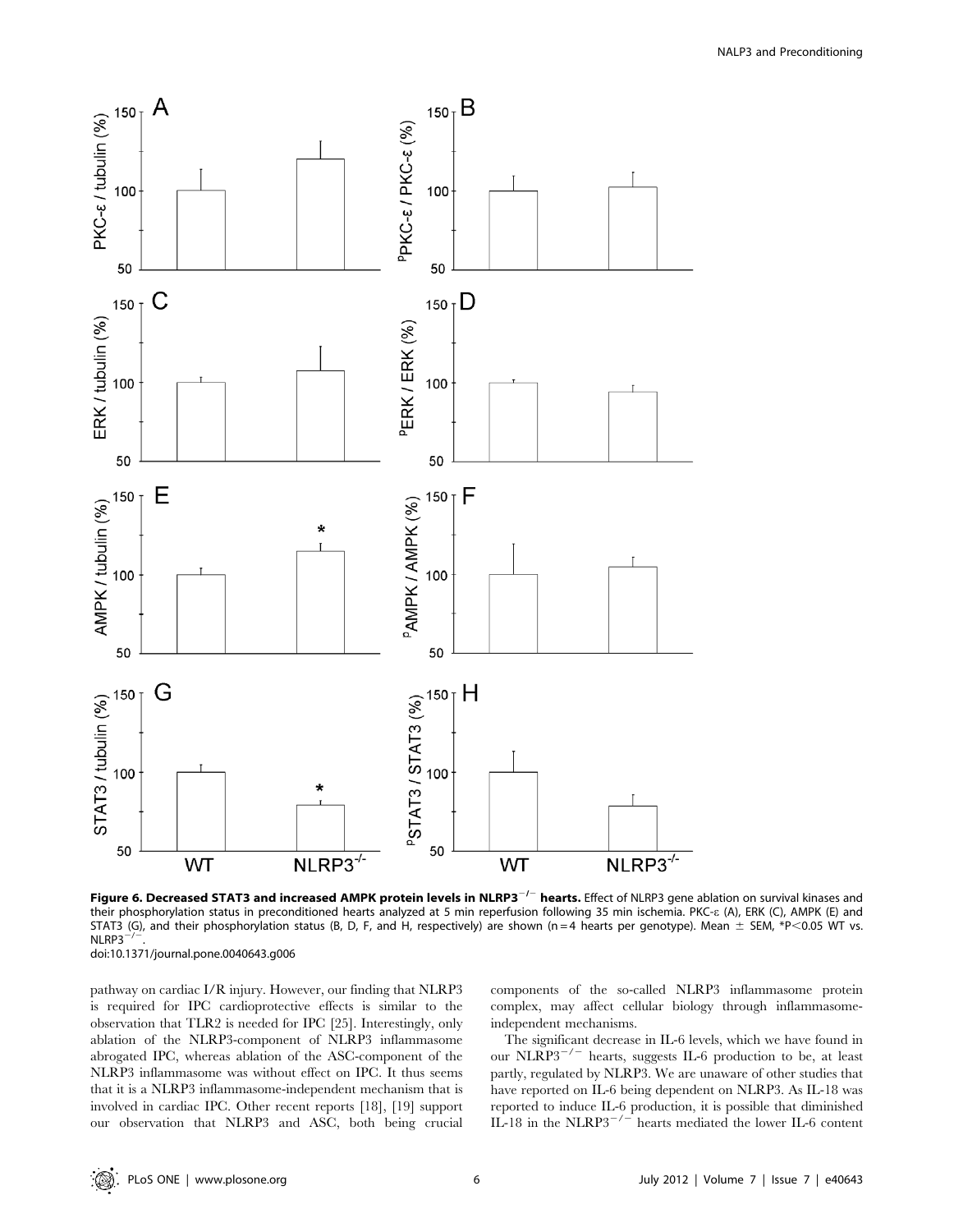[29]. Further studies will be necessary to delineate this association between NLRP3 and IL-6 cytokines at tissue levels. Most importantly, the similar myocardial  $IL-1\beta$  levels among  $NLRP3^{-/-}$  and WT hearts, together with the observation that inhibition of the IL-1 $\beta$  receptor with recombinant IL-1RA did not prevent IPC in WT hearts, makes it unlikely that the loss of IPC in the NLRP3<sup>-/-</sup> hearts can be explained by differences in IL-1 $\beta$ signaling. In contrast, the decrease in myocardial IL-6 in  $NLRP3^{-/-}$  hearts together with the loss of IPC effects in WT hearts with a neutralizing antibody against IL-6, strongly suggest IL-6 to be the mediator of NLRP3<sup> $-$ /<sup>2</sup> -induced lost of IPC.</sup>

Although it is known that IL-6 is an integral part of the TNF- $\alpha$ / IL-1 cytokine signaling network  $[15]$ , that TNF- $\alpha$  is involved in classical IPC [17], and that IL-6 plays an obligatory role in delayed preconditioning [16], we are unaware of studies that have demonstrated directly a role of IL-6 in early IPC of the heart. We now extend these discovered cardioprotective effects of IL-6 to early IPC, demonstrating that neutralizing IL-6 mitigates early IPC effects in WT hearts. Similar effects of IL-6 during IPC were recently observed in a model of hepatic ischemia-reperfusion [30]. Although in the current study IL-6 was not measured in the perfusate, other studies have shown that IPC can acutely increase tissue IL-6 mRNA and protein levels [16], [30]. Similar effects have been published for the cardioprotective cytokine TNF- $\alpha$ , which was acutely increased in plasma during the IPC-stimulus [31]. Interestingly, IL-6 has recently been indicated as a potential mediator of remote IPC [32], a cardioprotective intervention with demonstrated clinical benefits [33–35]. IL-6 binds to the transmembrane IL-6 receptor that is part of the larger gp130, which functions as a receptor subunit and signal transducer. Gp130 is involved in two major signaling pathways: the JAK/ STAT3 and the SHP2-Erk-MAPK pathway [36]. Activation of the STAT3 pathway is now known to exert major cardioprotective effects against I/R injury, and is required in both early and delayed preconditioning schemes [37], [38]. Our analysis of survival kinases demonstrated that the abrogated IPC-effects in the  $NLRP3^{-/-}$  hearts was associated with reduced STAT3 protein expression, at least suggesting that reduced signaling through this IL-6/STAT3 pathway is a likely candidate to explain the reduced IPC-protective effects in  $NLRP3^{-/-}$  hearts. Interestingly, recent studies have demonstrated that IL-6 is a potent activator of

#### References

- 1. Kono H, Rock KL (2008) How dying cells alert the immune system to danger. Nat Rev Immunol 8: 279–289.
- 2. Mariathasan S (2006) Cryopyrin activates the inflammasome in response to toxins and ATP. Nature 440: 228–232.
- 3. Martinon F, Petrilli V, Mayor A, Tardivel A, Tschopp J (2006) Gout-associated uric acid crystals activate the NLRP3 inflammasome. Nature 440: 237–241.
- 4. Petrilli V, Papin S, Dostert C, Mayor A, Martinon F, et al. (2007) Activation of the NLRP3 inflammasome is triggered by low intracellular potassium concentration. Cell Death Diff 14: 1583–1589.
- 5. Zhou R, Yazdi AS, Menu P, Tschopp J (2011) A role for mitochondria in NLRP3 inflammasome activation. Nature 469: 221–225.
- 6. Murphy E, Steenbergen C (2008) Mechanisms underlying acute protection from cardiac ischemia-reperfusion injury. Physiol Rev 88: 581–609.
- 7. Eltzschig HK, Carmeliet P (2011) Hypoxia and inflammation. New Engl J Med 364: 656–665.
- 8. Eckle T, Kohler D, Lehmann R, El Kasmi KC, Eltzschig HK (2008) Hypoxiainducible factor-1 is central to cardioprotection: A new paradigm for ischemic preconditioning. Circulation 118: 166–175.
- 9. Franchi L, Warner N, Viani K, Nunez G (2009) Function of Nod-like receptors in microbial recognition and host defense. Immunolog Rev 227: 106–128.
- 10. Agostini L, Martinon F, Burns K, McDermott MF, Hawkins PN, et al. (2004) NLRP3 forms an IL-1beta-processing inflammasome with increased activity in Muckle-Wells autoinflammatory disorder. Immunity 20: 319–325.
- 11. Ghiringhelli F, Apetoh L, Tesniere A, Aymeric L, Ma Y, et al. (2009) Activation of the NLRP3 inflammasome in dendritic cells induces IL-1beta-dependent adaptive immunity against tumors. Nat Med 15: 1170–1178.

STAT3, providing a direct link between this pro-inflammatory cytokine IL-6 and STAT3 [39], [40]. The observed reduced amount of STAT3 in NLRP3<sup> $-/-$ </sup> hearts may also have its implications for other studies using these mice, provided that STAT3 is also reduced in other organs/tissues of  $NLRP3^{-/2}$ animal.

A potential limitation of the use of the NLRP3 and ASC germ line knockout strains, is that from these presented data we cannot exclude the possibility of partial functional redundancy of Nlrp3 or ASC with other inflamasome componens like e.g. NLRP4 and others. These data could also indicate that Nlrp3 may have some functional redundancy. Future studies of double and triple knockout animals may be of value in addressing these issues. A further limitation of our present study is its ex vivo nature, excluding the possibility of studying effects of NLRP3/ASC ablation on acute cardiac I/R and IPC through blood borne components such as e.g. leucocytes. However, such an approach will also allow dissection of organ intrinsic regulatory mechanisms concerning I/R injury relative to effects mediated through interaction with blood-born components derived from e.g. bonemarrow, ultimately resulting in a full comprehension of innate immunity effects on I/R injury. Such differences may explain why  $NLRP3^{-/-}$  deletion was beneficial in an in vivo model of kidney I/R injury [12], probably as a result of decreased leucocyte recruitment in the injured organ of the  $NLRP3^{-/-}$  animal. A recent study in the in vivo model of myocardial I/R injury also demonstrated that inflammasome activation contributed to in vivo I/R cardiac injury [41]. Ischemic preconditioning was however not examined in that study. Further studies in an in vivo model will be needed to answer these questions for the heart. The current study has clearly demonstrated that for the heart only, ablation of the innate immunity protein NLRP3 prevents cardiac IPC signaling, probably through diminished cardiac IL-6/STAT3 signaling.

#### Author Contributions

Conceived and designed the experiments: CJZ. Performed the experiments: CJZ WMCJ AK. Analyzed the data: CJZ LMB WMCJ OE. Contributed reagents/materials/analysis tools: CJZ WP JCL MWH. Wrote the paper: CJZ WMCJ OE MWH.

- 12. Iyer SS, Pulskens WP, Sadler JJ, Butter LM, Teske GJ, et al. (2009) Necrotic cells trigger a sterile inflammatory response through the Nlrp3 inflammasome. Proc Natl Acad Sci USA 106: 20388–20393.
- 13. Yellon DM, Hausenloy DJ (2007). Myocardial reperfusion injury. N Engl J Med 357: 1121–1135.
- 14. Pomerantz BJ, reznikov LL, Harken AH, Dinarello CA (2001) Inhibition of caspase 1 reduces human myocardial ischemic dysfunction via inhibition of IL-18 and IL-1beta. Proc Natl Acad Sci 98: 2871–2876.
- 15. Dawn B, Xuan YT, Guo Y, Rezazadeh A, Stein AB, et al. (2004) IL-6 plays an obligatory role in late preconditioning via JAK-STAT signaling and upregulation of iNOS and COX-2. Cardiovasc Res 64: 61–71.
- 16. Smith RM, Suleman N, McCarthy J, Sack MN (2002) Classic ischemic but not pharmacologic preconditioning is abrogated following genetic ablation of the TNFalpha gene. Cardiovasc Res 55: 553–560.
- 17. Weber A, Wasiliew P, Kracht M (2010) Interleukin-1 (IL-1) pathway. Sci Signal 105: cm1.
- 18. Shigeoka AA, Mueller JL, Kambo A, Mathison JC, King AJ, et al. (2010) An inflammasome-independent role for epithelial-expressed Nlrp3 in renal ischemia-reperfusion injury. J Immunol 185: 6277–6285.
- 19. Ellebedy AH, Lupfer C, Ghoneim HE, Debeauchap J, Kannegantie TD, et al. (2011) Inflammasome-independent role of the apoptosis-associated speck-like protein containing CARD (ASC) in the adjuvant effect of MF59. Proc Natl Acad Sci USA 108: 2927–2972.
- 20. Sutterwala FS, Ogura Y, Szczepanik M, Lara-Tejero M, Lichtenberger GS, et al. (2006) Critical role for NLRP3/CIAS1/Cryopyrin in innate and adaptive immunity through its regulation of caspase-1. Immunity 24: 317–327.